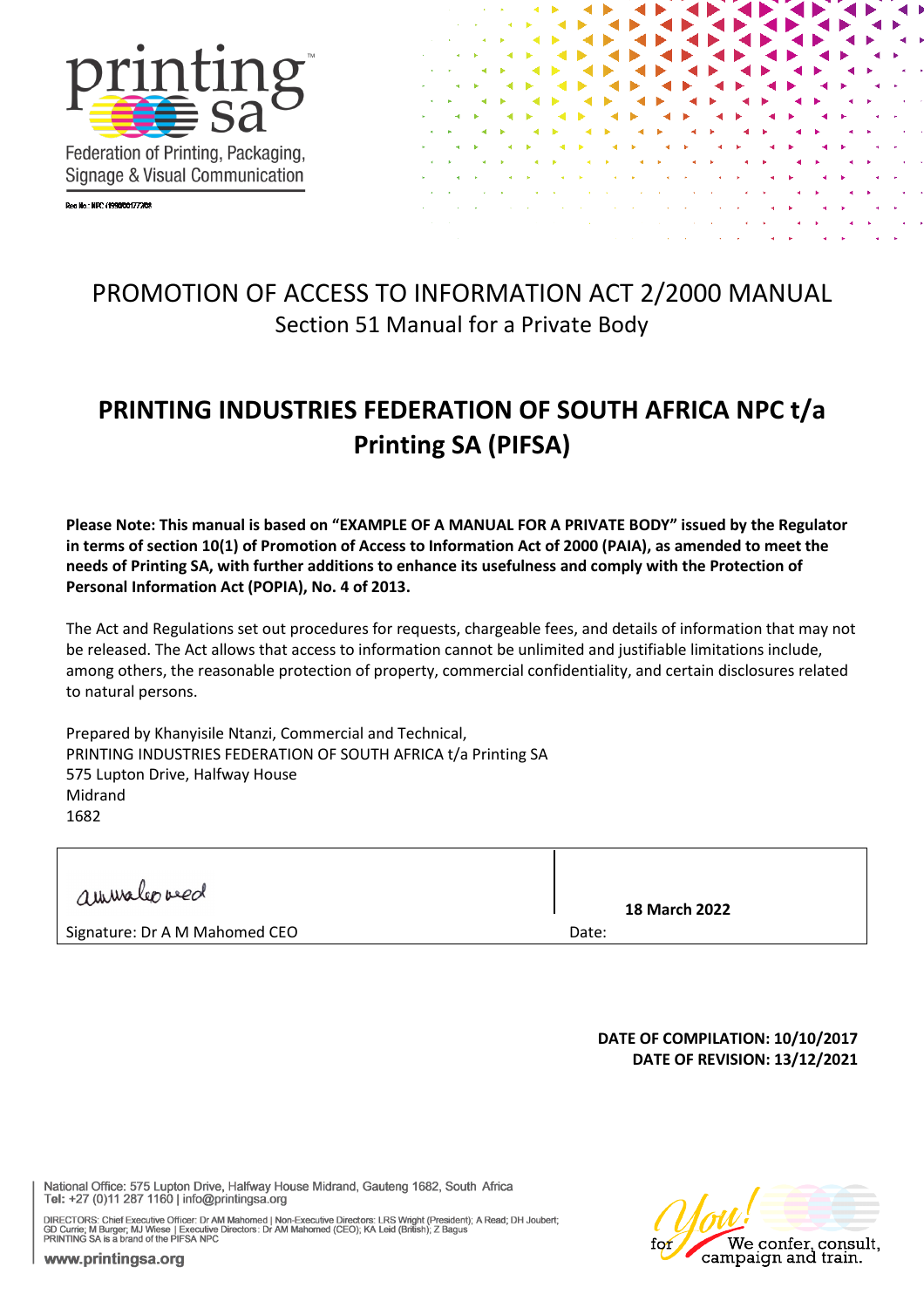# **Promotion of Access to Information Act 2/2000 Section 51 Manual**

# **Printing Industries Federation of South Africa NPC**

**Part 1**

**Company Details** *Printing Industries Federation of South Africa trading as Printing SA is a non-profit company governed by its constitution and an elected management committee with whom all executive authority rests. The Federation is managed by a Chief Executive and a team of administrative personnel*

#### **Part 2 Section 51(1)(a) 2.1 Contact Details**

| <b>Physical Address</b>      | 575 Lupton Drive, Halfway House, Midrand, 1682 |
|------------------------------|------------------------------------------------|
| Tel:                         | $(011)$ 287 1160                               |
| Fax:                         | 086 508 6464                                   |
| <b>Head of Private Body:</b> | Dr AM Mahomed                                  |
| <b>Information Officer:</b>  | Dr AM Mahomed                                  |
| <b>Co. Registration No:</b>  | 1990/001772/08                                 |
| E-mail:                      | info@printingsa.org                            |
| Website:                     | http://www.printingsa.org                      |

#### **2.2 Key contact details for access to information of Printing SA**

| <b>Contact Name</b>                | <b>Contact Details</b>                             | Designation                |  |
|------------------------------------|----------------------------------------------------|----------------------------|--|
| <b>Chief Information Officer</b>   |                                                    |                            |  |
| Dr Abdool Majid Mahomed            | T: +27 11 287 1160 - option 7                      | <b>CEO</b>                 |  |
|                                    | E: ceo@printingsa.org                              |                            |  |
| <b>Deputy Information Officers</b> |                                                    |                            |  |
| Ken Leid                           | T: +27 (0) 87 806 8520                             | <b>National Training</b>   |  |
|                                    | C: +27(0) 82 658 4283; E: kleid@printingsa.org     | Director                   |  |
| Zayed Bagus                        | T: $+27$ (0) 11 287 1160 - option 5                | <b>Operations Director</b> |  |
|                                    | C: +27 (0) 82 928 0419; E: ops@printingsa.org      |                            |  |
| Danielle Arendorf                  | T: +27 0) 21 595 1367                              | Cape Chamber               |  |
|                                    | C: +27 (0) 61 058 9324; E: Arendorf@printingsa.org | Manager                    |  |

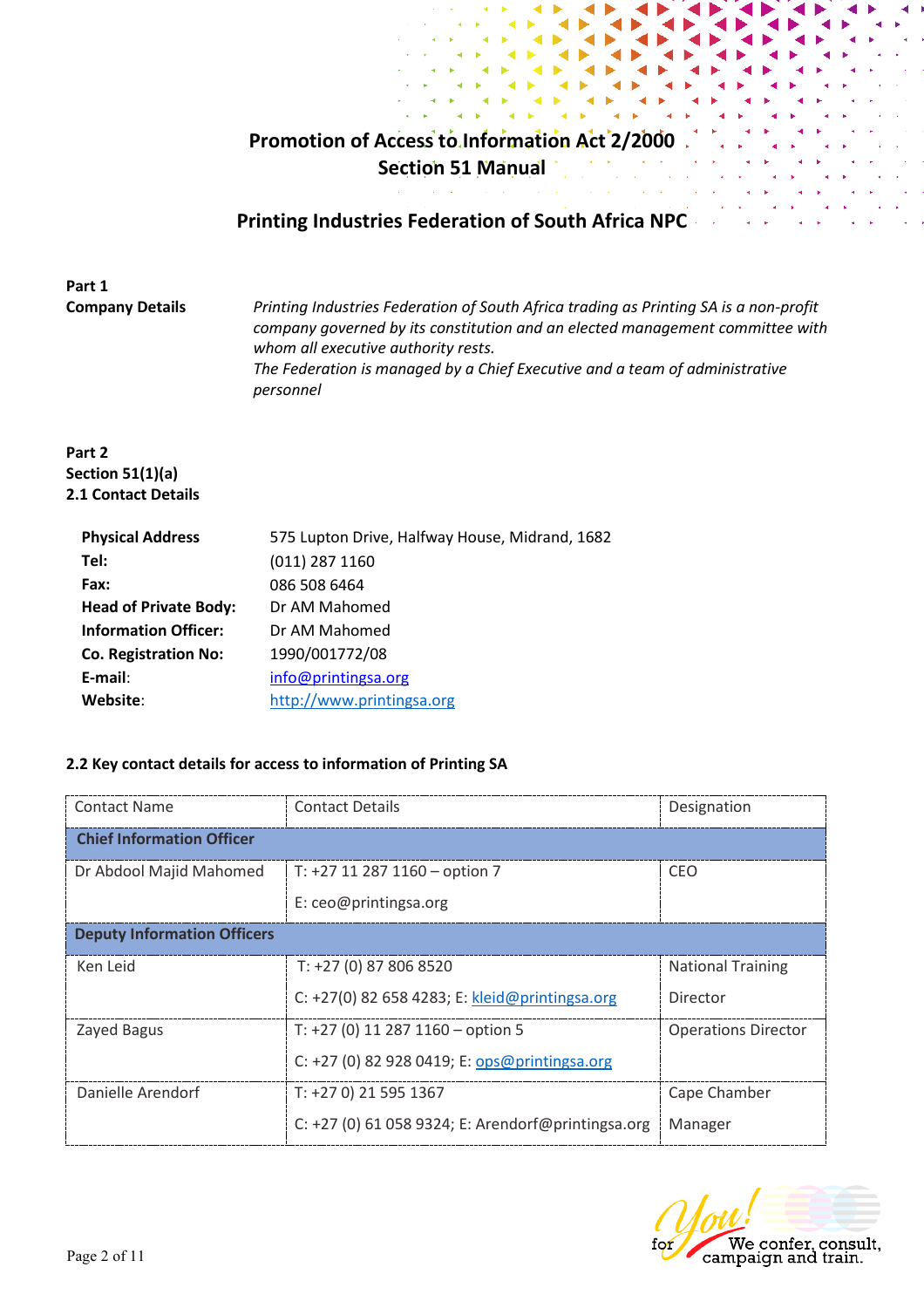| Jermaine Naicker     | T: 031 001 3631/3                                   | <b>KZN</b> Regional                |
|----------------------|-----------------------------------------------------|------------------------------------|
|                      | C: +27 (0) 83 791 2280; E: jnaicker@printingsa.org. | $-Manager \rightarrow \rightarrow$ |
| Elri van Zyl         | T: +27 (0)11 287 1160 - option 1                    | <b>Central Regional</b>            |
|                      | C: +27 (0) 78 976 3782; E: evanzyl@printingsa.org   | Manager                            |
| Lana Human           | T: +27 (0) 87 805 3675                              | Northern Regional                  |
|                      | C: +27 (0) 82 415 1041; E: lhuman@printingsa.org    | Manager                            |
| Abisha Katerere      | T: $+27$ (0)11 287 1160 - option 4                  | <b>Marketing Manager</b>           |
|                      | C: +27 (0) 79 757 4795; E: aKaterere@printingsa.org |                                    |
| Khanyi Ntanzi        | T: +27 (0)11 287 1160 - option 6                    | Commercial and                     |
|                      | E: kntanzi@printingsa.org                           | <b>Technical Manager</b>           |
| Maria Silveiro       | T: +27 (0)11 287 1160 - option 7                    | PA to CEO/Office                   |
|                      | E: msilveiro@printingsa.org                         | Manager                            |
| Nicoliene Badenhorst | T: $+27$ (0)11 287 1160 - option 3                  | Company                            |
|                      | E: nbadenhorst@printingsa.org                       | Accountant                         |

# **Part 3 Information Regulator Guide**

**Section 51(1)(b)** This PAIA Guide as amended in October 2021 has been developed in fulfilment of the Information Regulator's obligation under Section 10 of the PAIA, which requires the Regulator to update and make available the existing Guide that has been compiled by the South African Human Rights Commission.

> The guide contains the objects of the act, the contact details of the information officers, particulars of those bodies and their manner of access to records and remedies available in law regarding any breach of the provisions of the Act.

| Queries should be addressed to: |                                          |
|---------------------------------|------------------------------------------|
|                                 | The Information Regulator (South Africa) |
| <b>Physical Address:</b>        | JD House, 27 Stiemens Street,            |
|                                 | Braamfontein, Johannesburg, 2001.        |
| Postal Address:                 | P.O Box 31533, Braamfontein,             |
|                                 | Johannesburg, 2017                       |
| General enquiries:              | enquiries@inforegulator.org.za.          |
| Complaints:                     | (complete POPIA/PAIA form 5):            |
|                                 | PAIAComplaints@inforegulator.org.za      |

*Website:* <https://www.justice.gov.za/inforeg/portal.html>

**Part 4**

**Section 51(1)(c) Latest Notice of Categories of Record available automatically on website without a person having to request access in terms of this act in terms of Section 52(2)**

- Privacy Policy and PAIA Manual
- Media Releases/ Newsletters

We confer, consult,<br>campaign and train.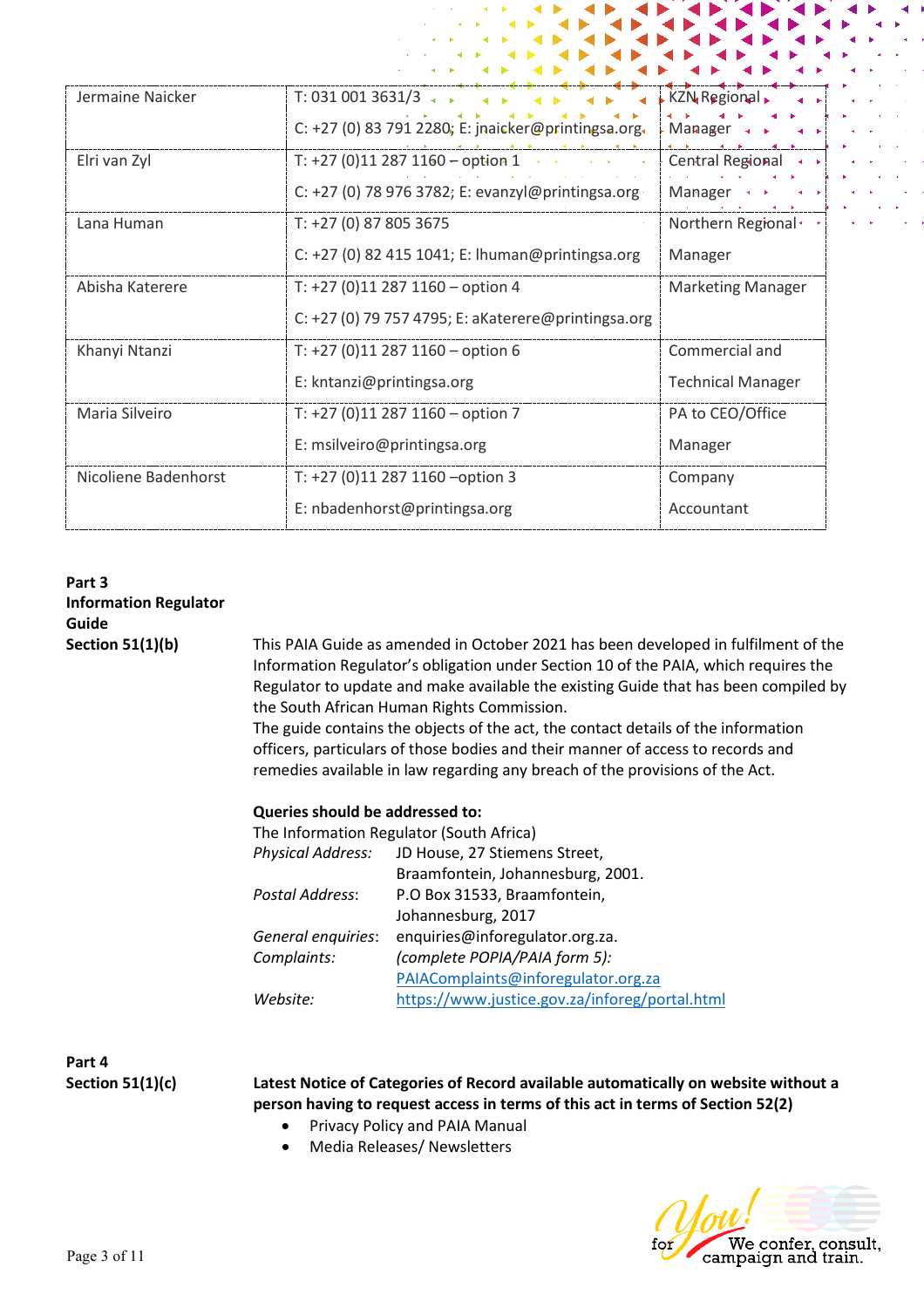# **Part 5 Categories of Record available in terms of other legislation Section 51(1)(d)**

**The following categories of record are required to be retained by law.**

| Basic Conditions of Employment Act 75/1997                       | Υ          |
|------------------------------------------------------------------|------------|
| Companies Act 71/2008                                            | γ          |
| Compensation for Occupational Injuries and Diseases Act 130/1993 | Υ          |
| Employment Equity Act 55/1998                                    | Υ          |
| Imprint Act 43/1993                                              | ν          |
| Income Tax Act 58/1962                                           | Y (exempt) |
| Labour Relations Act 66/1995                                     | Υ          |
| Occupational Health and Safety Act 85/1993                       | Υ          |
| Skills Development Act 97/1998                                   | Υ          |
| Skills Development Levies Act 9/1999                             | v          |
| Unemployment Insurance Act 30/1966                               | ٧          |
| Unemployment Insurance Act 63/2001                               | Υ          |
| Value Added Tax Act 89/1991                                      | ٧          |

#### **Part 6**

**Subjects on which the body holds records and categories of records held on each subject and details to facilitate a request for access to a record of the body**

# **Section 51(1)(e)**

**Subjects on which the body holds records** 

| <b>Agreements</b>                                           |   |
|-------------------------------------------------------------|---|
| Lease                                                       | Υ |
| Supplier                                                    | Υ |
| <b>Company Records</b>                                      |   |
| <b>Bylaws</b>                                               | у |
| Company policy manual                                       | Υ |
| Company resolutions and statutory company documentation     | Υ |
| Correspondence, (includes e-mails)                          | Υ |
| Databases                                                   | у |
| Documents of Incorporation                                  | Υ |
| Internal correspondence (includes e-mails)                  | Υ |
| Internal Policies and Procedures                            | Υ |
| Internal telephone lists                                    | Υ |
| Memorandum and Articles of Incorporation                    | Υ |
| <b>Minutes</b>                                              | Υ |
| <b>Register of Directors</b>                                | Υ |
| <b>Financial Records</b>                                    |   |
| Accounting Records Client and Supplier details              | Υ |
| Annual Financial Reports held for required statutory period | Υ |
| <b>Audited Financial records</b>                            | Υ |
| <b>Balance sheets</b>                                       | Υ |
| Bank account records and transactions                       | Υ |

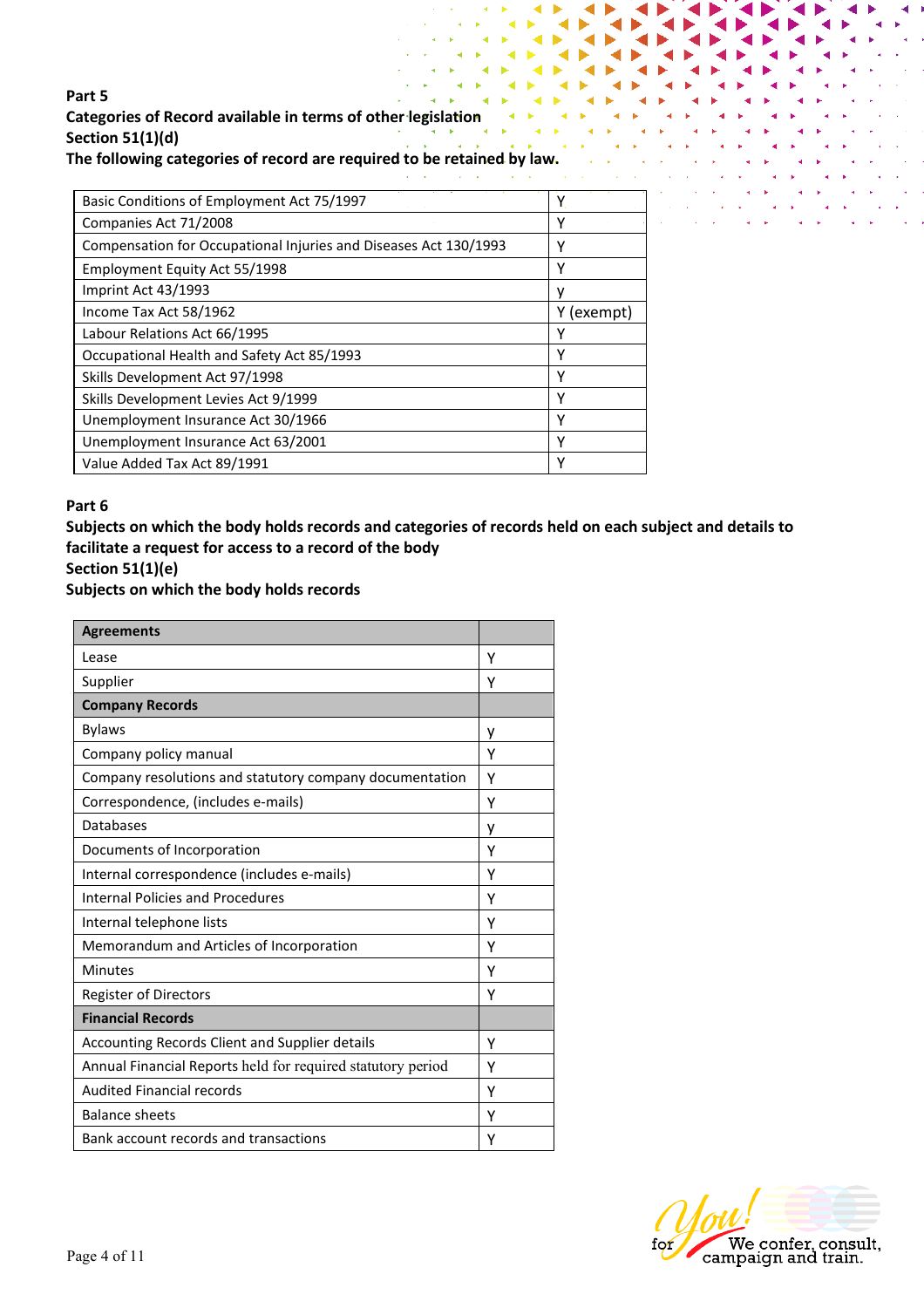| Call Account records and transactions           |  |         |  |
|-------------------------------------------------|--|---------|--|
| Cheque returns                                  |  | Υ       |  |
| Credit notes                                    |  | Y<br>j. |  |
| Debit notes                                     |  | Υ       |  |
| Income tax returns and assessments              |  | Y.      |  |
| Insurance records                               |  | Υ       |  |
| <b>Invoices</b>                                 |  | Υ       |  |
| <b>Management Reports</b>                       |  | Υ       |  |
| PAYE and SITE Reports                           |  | Υ       |  |
| Order records                                   |  | Υ       |  |
| Receipts                                        |  | Υ       |  |
| <b>Rental Agreements</b>                        |  | Y       |  |
| <b>SETA returns</b>                             |  | Υ       |  |
| Statements                                      |  | Υ       |  |
| <b>Training Records Staff</b>                   |  | Υ       |  |
| <b>Transactions Other</b>                       |  | Υ       |  |
| <b>VAT Returns</b>                              |  | Υ       |  |
| <b>Human Resources</b>                          |  |         |  |
| Conditions of employment                        |  | Υ       |  |
| Disciplinary codes                              |  | Υ       |  |
| Disciplinary records                            |  | Υ       |  |
| <b>Employment Contracts</b>                     |  | Υ       |  |
| Employee assurance/insurance details            |  | Υ       |  |
| <b>Employee details</b>                         |  | Υ       |  |
| <b>Employment Equity reports and statistics</b> |  | Υ       |  |
| Leave records (Sick annual special)             |  | Y       |  |
| List of employees                               |  | Υ       |  |
| Medical history records                         |  | Υ       |  |
| Medical aid scheme records of employees         |  | Υ       |  |
| Pension and/or Provident Details                |  | Υ       |  |
| <b>Remuneration Policies</b>                    |  | Υ       |  |
| Salary/Wage records and advices                 |  | Υ       |  |
| Training schedules and material                 |  | Υ       |  |
| Training records for Staff                      |  | Υ       |  |
| UIF records and returns                         |  | Υ       |  |
| <b>Information Technology</b>                   |  |         |  |
| Computer generated databases and backups        |  | Υ       |  |
| Intercompany e-mails                            |  | Υ       |  |
| Software licences and applications              |  | Υ       |  |
| <b>Machinery and Equipment Records</b>          |  |         |  |
| Asset registers                                 |  | Υ       |  |
| Leases                                          |  | у       |  |
| <b>Marketing Records</b>                        |  |         |  |
| <b>Brochures and leaflets</b>                   |  | y       |  |

|  | <b>CONTINUES IN THE RESIDENT OF A RESIDENT OF A RESIDENT OF A RESIDENT OF A RESIDENT OF A RESIDENT OF A RESIDENT</b>                                                                                                          |  |  |  |  |                   |
|--|-------------------------------------------------------------------------------------------------------------------------------------------------------------------------------------------------------------------------------|--|--|--|--|-------------------|
|  |                                                                                                                                                                                                                               |  |  |  |  |                   |
|  | and the state of the state of the state of the state of the state of the state of the state of the state of the                                                                                                               |  |  |  |  |                   |
|  | and the contract of the contract of the contract of the contract of the contract of the contract of the contract of                                                                                                           |  |  |  |  |                   |
|  | the contract of the contract of the contract of the contract of the contract of the contract of the contract of                                                                                                               |  |  |  |  |                   |
|  | which is a strong of the control of the control of the control of the control of the control of the control of                                                                                                                |  |  |  |  | <b>Contractor</b> |
|  | the control of the control of the control of the control of the control of the control of the control of the control of the control of the control of the control of the control of the control of the control of the control |  |  |  |  |                   |
|  | the control of the control of the control of the control of the control of the control of                                                                                                                                     |  |  |  |  |                   |
|  |                                                                                                                                                                                                                               |  |  |  |  |                   |

◀

∢

◀

◀

₫ ۸

 $\blacktriangleleft$ D

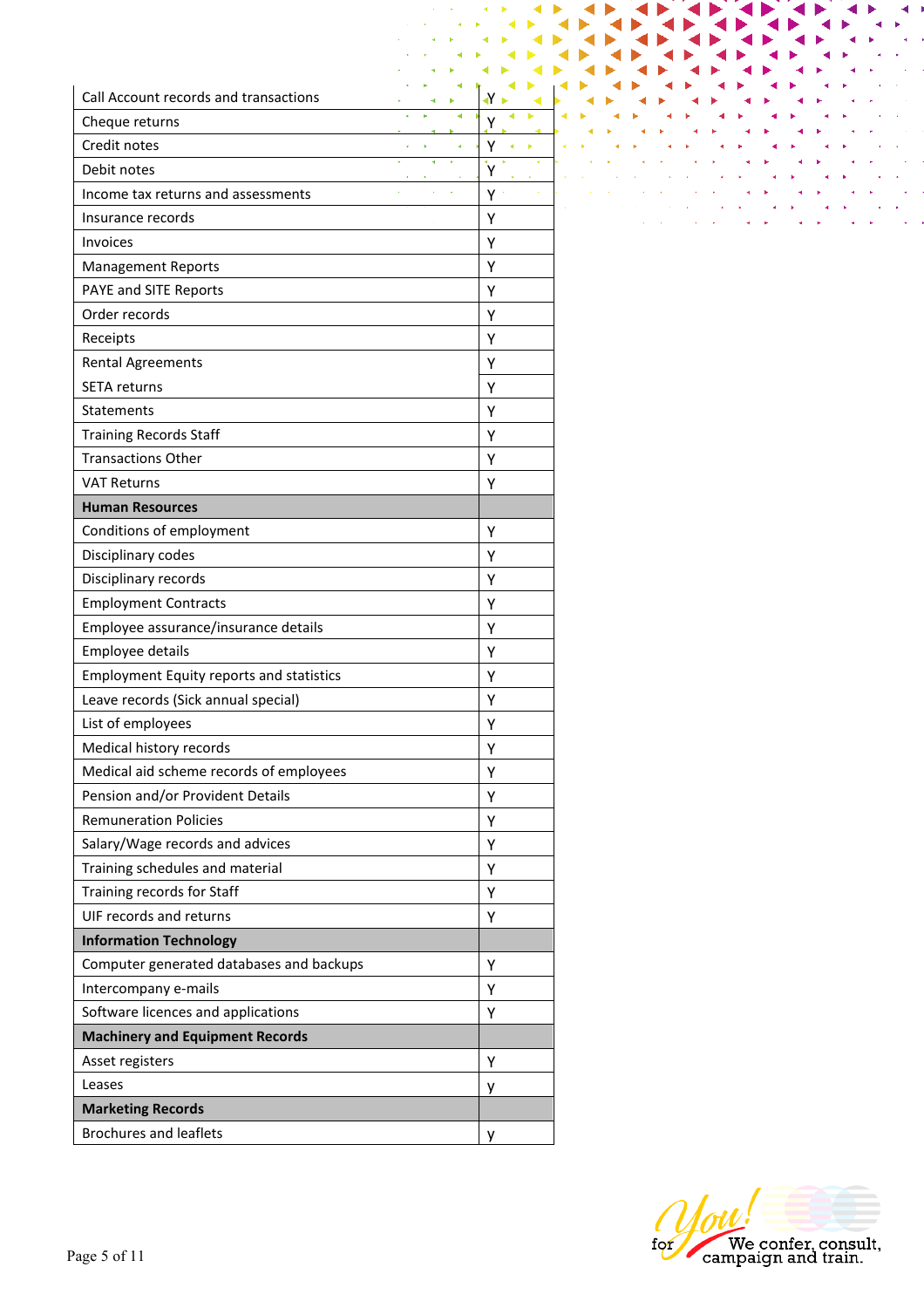| Marketing campaign details                             |  |
|--------------------------------------------------------|--|
| <b>Promotional material</b>                            |  |
| <b>Member details</b>                                  |  |
| Information provided by member companies               |  |
| Member database (Records Member details, contact etc.) |  |
| Member contributions                                   |  |

| <b>Operational Records</b>                            |   |
|-------------------------------------------------------|---|
| Accreditation Certification for Schemes and Standards | Υ |
| <b>BBBEE Supplier Status Reports</b>                  | Υ |
| Correspondence with clients/members                   | Υ |
| Credit application forms                              | Υ |
| Customer database                                     | γ |
| Independent Contractors                               | Υ |
| Motor Vehicle Licences                                | Υ |
| OHASA records                                         | Υ |
| <b>Price Lists</b>                                    | ٧ |
| Supplier database                                     | Υ |
| Technical and scientific information and records      | γ |
| Transport and vehicle records                         | γ |
| <b>Other Categories or records not above</b>          |   |
| Imprint Act Register and Records                      | Υ |
| <b>Student Records and Results</b>                    | Υ |
| Course Material                                       | γ |

#### **Part 7**

#### **Access to Records**

It is important to note that an application for access to information can be refused if the request does not comply with the procedural requirements of the Act. The submission of a request does not automatically entitle the requester to access of the requested information.

#### **Request procedure for access to records**

Requests to access records must be made to the Information Officer on the prescribed Form C and must contain the following information in block letters where possible.

1) Identity of requester.

If the request is made on behalf of a person, the requester must submit proof of the capacity in which he/she is making the request.

- 2) The postal address or fax number of the requester.
- 3) Full details of the record to which access is requested must be provided, including any reference number if known.
- 4) The format preferred and an indication of an alternative method of access in the event that the preferred access format cannot be accommodated. If in addition to the selected format the requester would also prefer another format, (a written record to be conveyed telephonically as well) this must be communicated on the form.
- 5) The right the requester is seeking to exercise or protect and an explanation of why the requested record is required for such purpose.

We confer, consult,<br>campaign and train.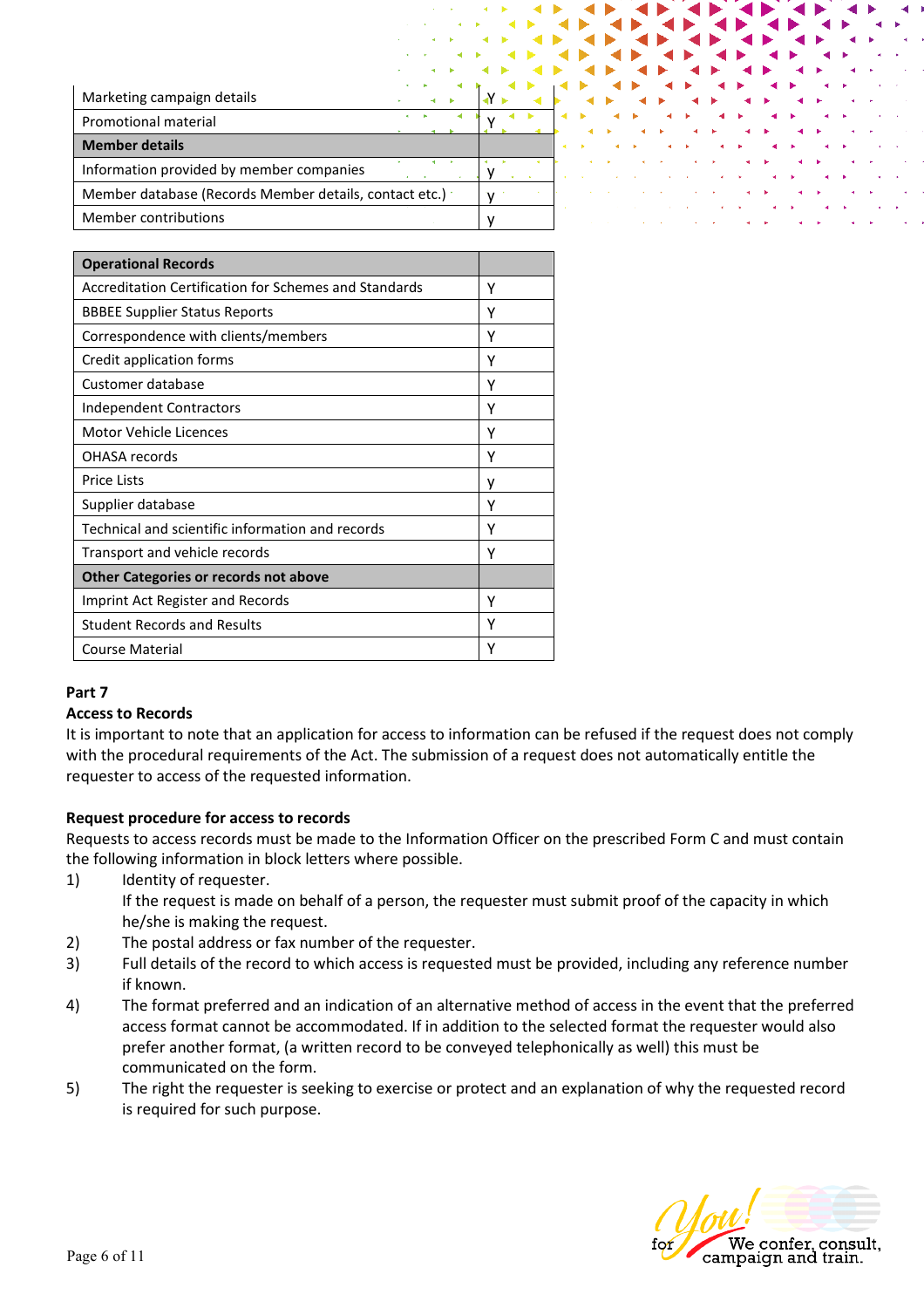#### **Fees applicable to requests for information**

- 6) **Request Fee**: A request for information other than a record containing personal information about the requester will only be processed on receipt of the request fee of R50.00.(Regulation  $11(3)$ ) If a requester qualifies for an exemption of the fee the reason for exemption must be stated.
- 7) **Access Fee**: If the request is granted a further fee is payable as prescribed for the search, preparation, and reproduction of a record for disclosure. This charge will include postal costs if incurred. The requester will be notified of the applicable access fee payable. The access fee should be paid prior to the access being given. (Regulation 11(3) - Part 111, Item 4, Access fees payable.)
- 8) A deposit of not more than one third of the access fee may be requested if the search and preparation will exceed six hours. The requester will be notified of the amount required as a deposit. (Regulations Part 111, Item 4(2), Access fees payable - GG 23119 Notice 187.) The deposit will be returned to the requester if access is denied.
- 9) A personal requester (a person seeking access to a record containing his/her own personal information) will not be charged a request or access fee but will be charged the prescribed fee for reproduction and postage if applicable.
- 10) Inspection of the Manual during office hours will not be charged for, but if a copy is requested, a fee of R1.10 for each A4 page will be charged. (Regulation 9(2) Part III, Item 1 - GG 23119 Notice 187.)

#### **Grounds for Refusal**

- 11) A request may be refused for the following reasons.
	- Protection of commercial information and confidential information of third parties
	- Protection of safety of individuals and the protection of property
	- Information privileged from production in legal proceedings
	- Protection of commercial information of the company
	- Protection of research information.

#### **The schedule of the regulatory fees payable is attached. Form C for request purposes is attached.**

**Note: All public or private bodies registered under the Value Added Tax Act 89/1991 as vendors may add VAT to all fees prescribed in the Regulations.**

**A copy of this manual is available for inspection during office hours, upon request, at the address indicated at the beginning of this manual. No fee is chargeable for such public inspection, but a charge will be levied for any copy of the manual or for any part of the manual required as per the regulations above.**

#### **Part 8 Extraction from Regulations (Part III) (Government Gazette 23119, 15/2/2002)**

#### **Fees in Respect of Private Bodies**

- 1) The fee for a copy of the manual as contemplated in regulation 9(2)(c) is R1.10 for every photocopy of an A4-size page or part thereof.
- 2) The fees for reproduction referred to in regulation 11(1) which relates to such categories of records listed in the voluntary notice of information or records available without recourse to the act are as follows

|    | <b>Description</b>                                    |      |
|----|-------------------------------------------------------|------|
| a) | For every <b>photocopy</b> of an A4-size page or part | 1.10 |
|    | thereof                                               |      |

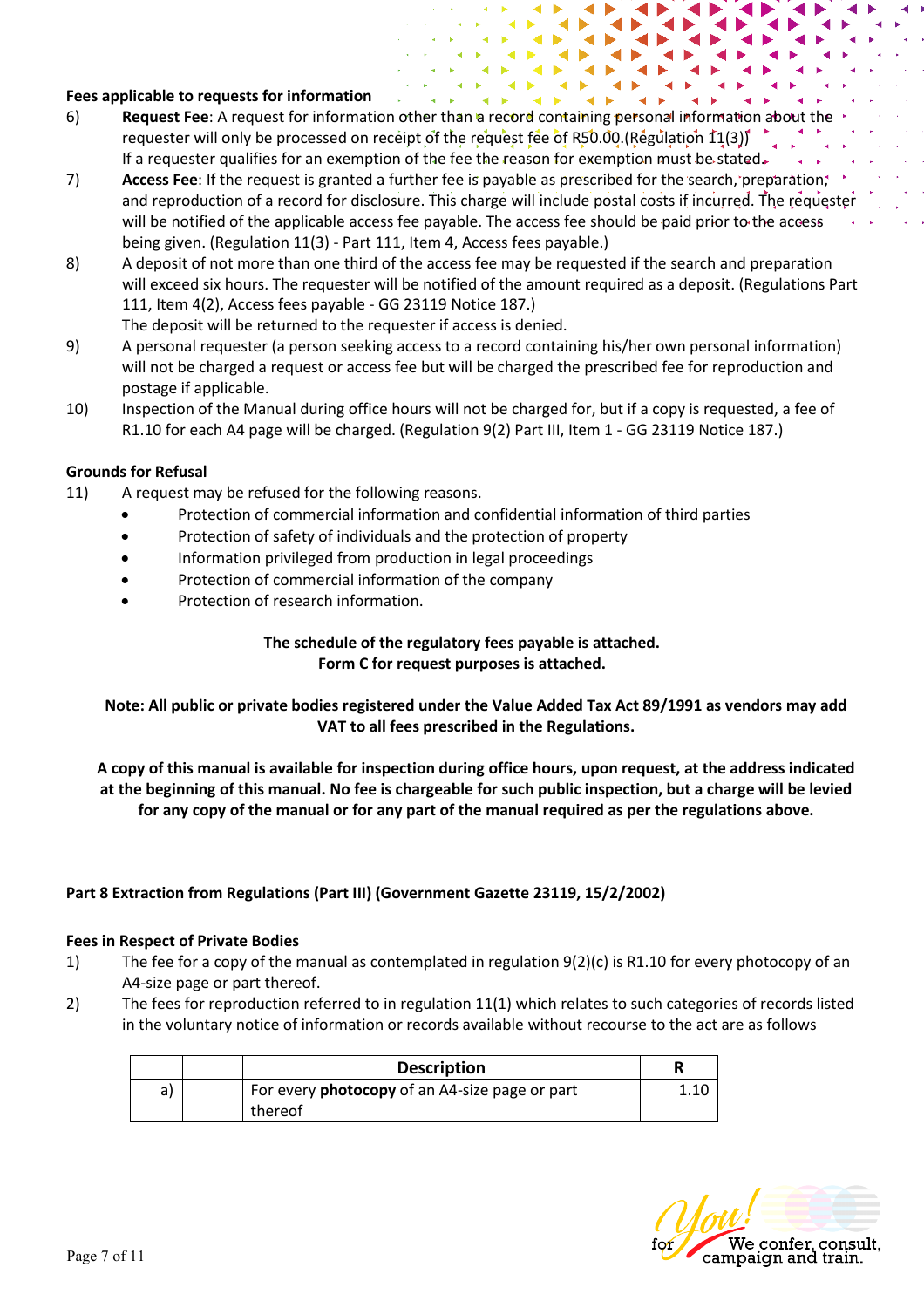| b) |      | For every printed copy of an A4-size page or part      | .75⊾  |
|----|------|--------------------------------------------------------|-------|
|    |      | thereof held on a computer or in electronic or         |       |
|    |      | machine-readable form                                  |       |
| c) |      | For a copy in a computer-readable form on-             |       |
|    |      | Stiffy disc                                            | 7.50  |
|    | (ii) | Compact disc                                           | 70.00 |
| d) | (i)  | For a transcription of visual images, for an A4-size   | 40.00 |
|    |      | page or part thereof                                   |       |
|    | (ii) | For a copy of visual images                            | 60.00 |
| e) | (i)  | For a transcription of an audio record, for an A4-size | 20.00 |
|    |      | page or part thereof                                   |       |
|    | (ii) | For a copy of an audio record                          | 30.   |

- 3) The request fee payable by every requester, other than a person requester referred to in regulation 11(2) is R50.00
- 4) The access fee payable by a requester referred to in regulation 11(3) for records that are not available without recourse to the act are as follows:

|      |      | <b>Description</b>                                     | R     |
|------|------|--------------------------------------------------------|-------|
| 1(a) |      | For every photocopy of an A4-size page or part         | 1.10  |
|      |      | thereof                                                |       |
| b)   |      | For every printed copy of an A4-size page or part      | .75   |
|      |      | thereof held on a computer or in electronic or         |       |
|      |      | machine-readable form                                  |       |
| c)   |      | For a copy in a computer-readable form on -            |       |
|      | (i)  | Stiffy disc                                            | 7.50  |
|      | (ii) | Compact disc                                           | 70.00 |
| d)   | (i)  | For a transcription of visual images, for an A4-size   | 40.00 |
|      |      | page or part thereof                                   |       |
|      | (ii) | For a copy of visual images                            | 60.00 |
| e)   | (i)  | For a transcription of an audio record, for an A4-size | 20.00 |
|      |      | page or part thereof                                   |       |
|      | (ii) | For a copy of an audio record                          | 30.00 |
| f)   |      | To search for and prepare the record for disclosure    | 30.00 |
|      |      | For each hour or part of an hour reasonably required   |       |
|      |      | for such a search and preparation                      |       |

- 4(2) For purposes of Section 54(2) of the Act, enabling the private body to charge a deposit, the following applies:
- a) Six hours as the hours to be exceeded before a deposit is payable; and
- b) One third of the access fee is payable as a deposit by the requester.
- 4(3) The actual postage is payable when a copy of a record must be posted to a requester

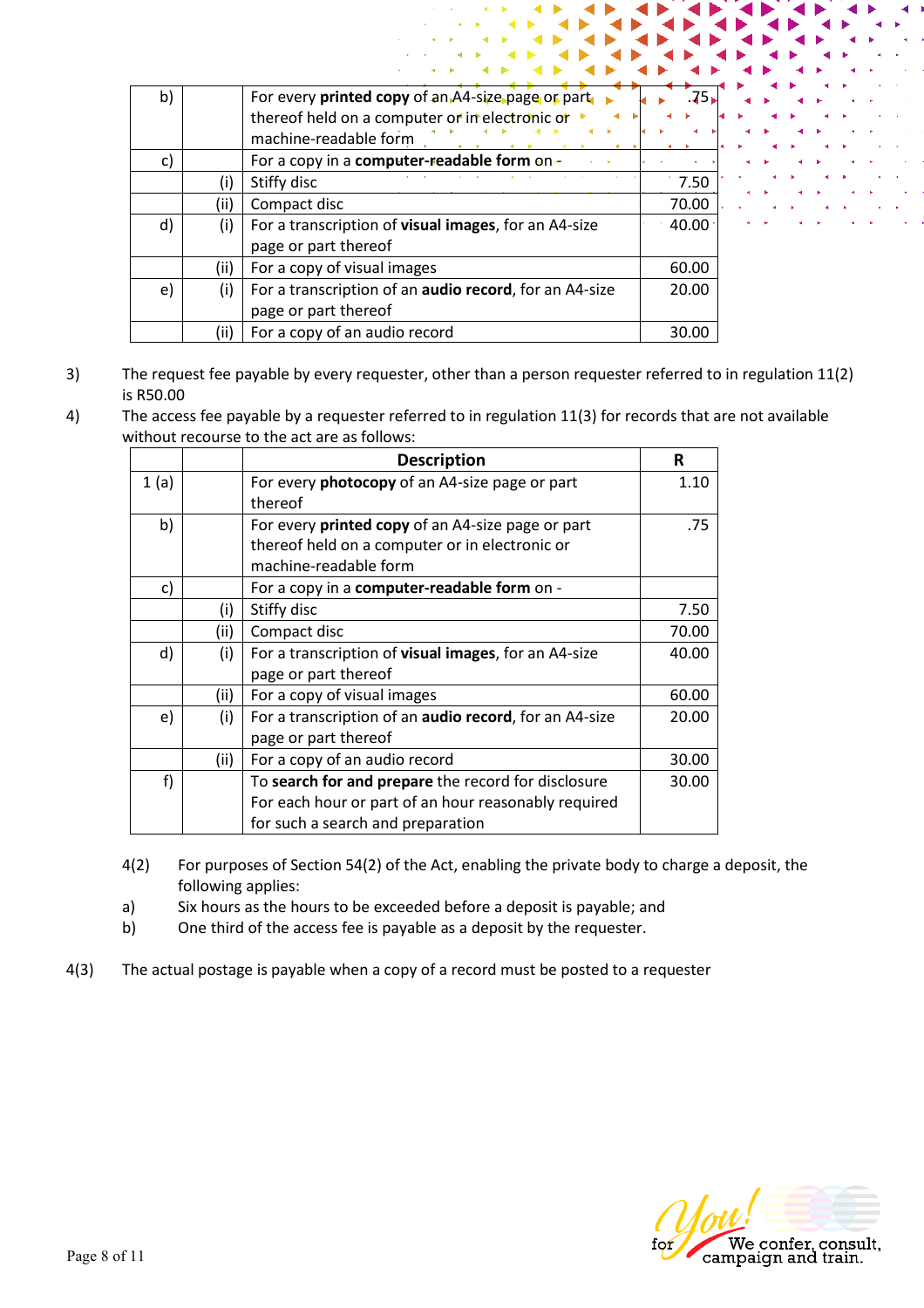#### REQUEST FOR ACCESS TO RECORD OF PRIVATE BODY (Section 53(1) of the Promotion of Access to Information Act, 2000 (Act No. 2 of 2000)

FORM<sup>-</sup>C

[Regulation 10]

## A. Particulars of private body

The Head:

### B. Particulars of person requesting access to the record

| (a) | The particulars of the person who requests access to the record must be given below.                |
|-----|-----------------------------------------------------------------------------------------------------|
| (b) | The address and/or fax number in the Republic to which the information is to be sent must be given. |
| (c) | Proof of the capacity in which the request is made, if applicable, must be attached.                |

Full names and surname:

Identity number:

Postal address:

Fax number:

Telephone number: E-mail address:

Capacity in which request is made, when made on behalf of another person:

## C. Particulars of person on whose behalf request is made

This section must be completed *ONLY if* a request *for information is* made on behalf of *another* person.

Full names and surname:

Identity number:

## D. Particulars of record

(a) Provide full particulars of the record to which access is requested, including the reference number if that is known to you, to enable the record to be located.

(b) If the provided space is inadequate, please continue on a separate folio and attach it to this form. The requester must sign all the additional folios.

- 1 Description of record or relevant part of the record:
- 2 Reference number, if available:
- 3 Any further particulars of record:

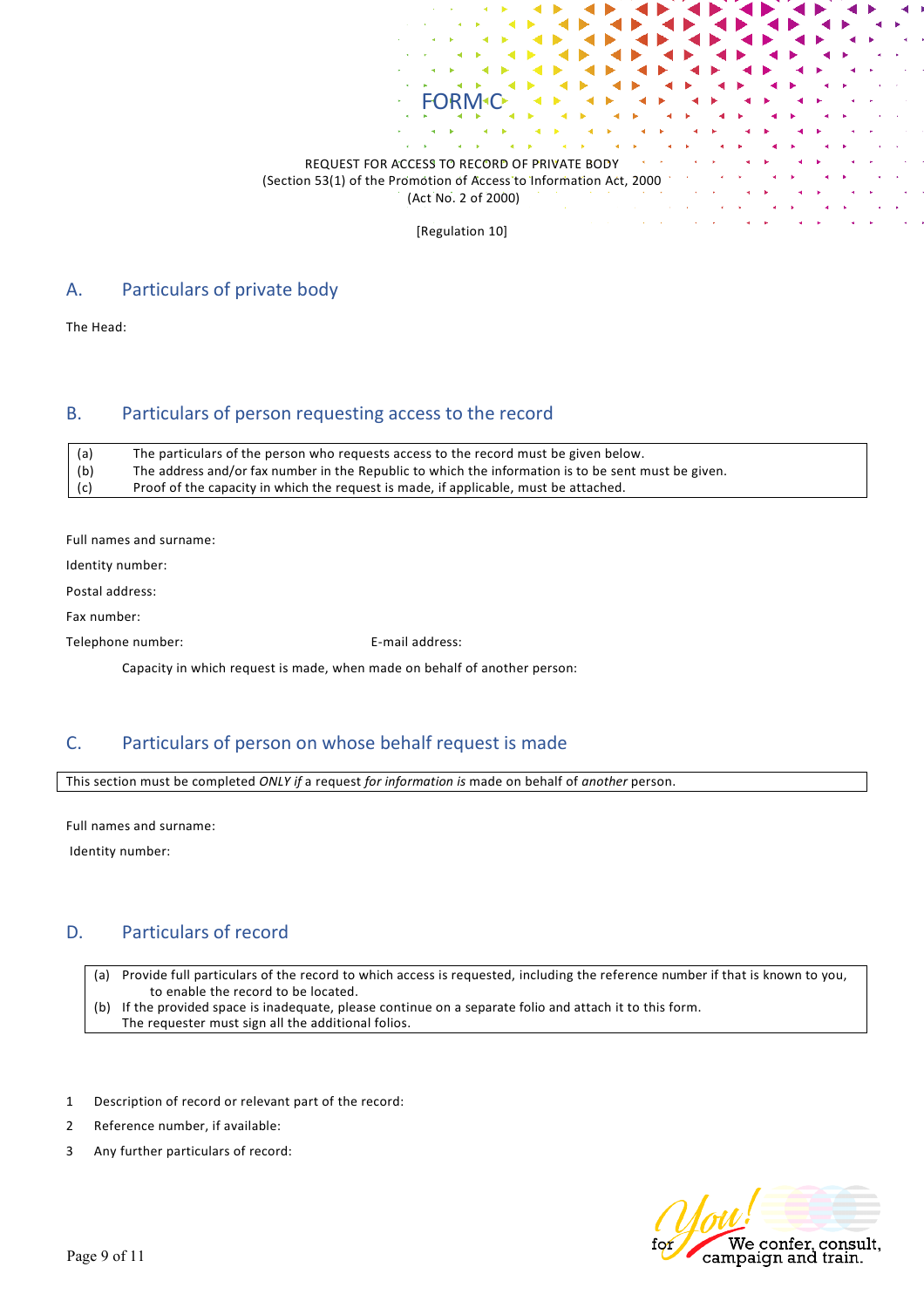|  | ⊃∩י<br>c |
|--|----------|
|--|----------|

- (a) A request for access to a record, other *than* a record containing personal information about yourself, will be processed only after a request fee has been paid.
- (b) You will be *notified of* the amount required to be paid as the request fee.
- (c) The fee payable for access to a record depends *on* the form *in which* access is required and the reasonable time *required* to search for and prepare a record.
- (d) If you qualify for exemption *of* the payment *of* any fee, please state the reason for exemption.

Reason for exemption from payment of fees:

## F. Form of access to record

If you are prevented by a disability to read, view or listen to the record in the form of access provided for in 1 to 4 hereunder, state your disability and indicate in which form the record is required.

| Disability:                                                                                                                                                                                                                                                                                                                                                                                                                  | Form in which record is required |  |  |
|------------------------------------------------------------------------------------------------------------------------------------------------------------------------------------------------------------------------------------------------------------------------------------------------------------------------------------------------------------------------------------------------------------------------------|----------------------------------|--|--|
| Form in which record is required:                                                                                                                                                                                                                                                                                                                                                                                            |                                  |  |  |
| Mark the appropriate box with an X.                                                                                                                                                                                                                                                                                                                                                                                          |                                  |  |  |
| NOTES:<br>(a) Compliance with your request in the specified form may depend on the form in which the record is available.<br>Access in the form requested may be refused in certain circumstances. In such a case you will be informed if<br>(b)<br>access will be granted in another form.<br>(c) The fee payable for access for the record, if any, will be determined partly by the form in which access is<br>requested. |                                  |  |  |

| 1. If the record is in written or printed form:                                                                                                     |                                                                                                           |                      |                                                                                                |            |                                                             |  |
|-----------------------------------------------------------------------------------------------------------------------------------------------------|-----------------------------------------------------------------------------------------------------------|----------------------|------------------------------------------------------------------------------------------------|------------|-------------------------------------------------------------|--|
|                                                                                                                                                     | copy of record*                                                                                           | inspection of record |                                                                                                |            |                                                             |  |
|                                                                                                                                                     | 2. If record consists of visual images                                                                    |                      |                                                                                                |            |                                                             |  |
|                                                                                                                                                     |                                                                                                           |                      | this includes photographs, slides, video recordings, computer-generated images, sketches, etc) |            |                                                             |  |
|                                                                                                                                                     | view the images                                                                                           |                      | transcription of the<br>copy of the images"<br>images*                                         |            |                                                             |  |
| 3. If record consists of recorded words or information which can be reproduced in<br>sound:                                                         |                                                                                                           |                      |                                                                                                |            |                                                             |  |
|                                                                                                                                                     | listen to the soundtrack<br>transcription of soundtrack*<br>written or printed document<br>audio cassette |                      |                                                                                                |            |                                                             |  |
| 4. If record is held on computer or in an electronic or machine-readable form:                                                                      |                                                                                                           |                      |                                                                                                |            |                                                             |  |
|                                                                                                                                                     | printed copy of record*                                                                                   |                      | printed copy of information<br>derived from the record"                                        |            | copy in computer readable form*<br>(stiffy or compact disc) |  |
| 'If you requested a copy or transcription of a record (above), do you wish the<br>copy or transcription to be posted to you?<br>Postage is payable. |                                                                                                           |                      |                                                                                                | <b>YES</b> | NO.                                                         |  |